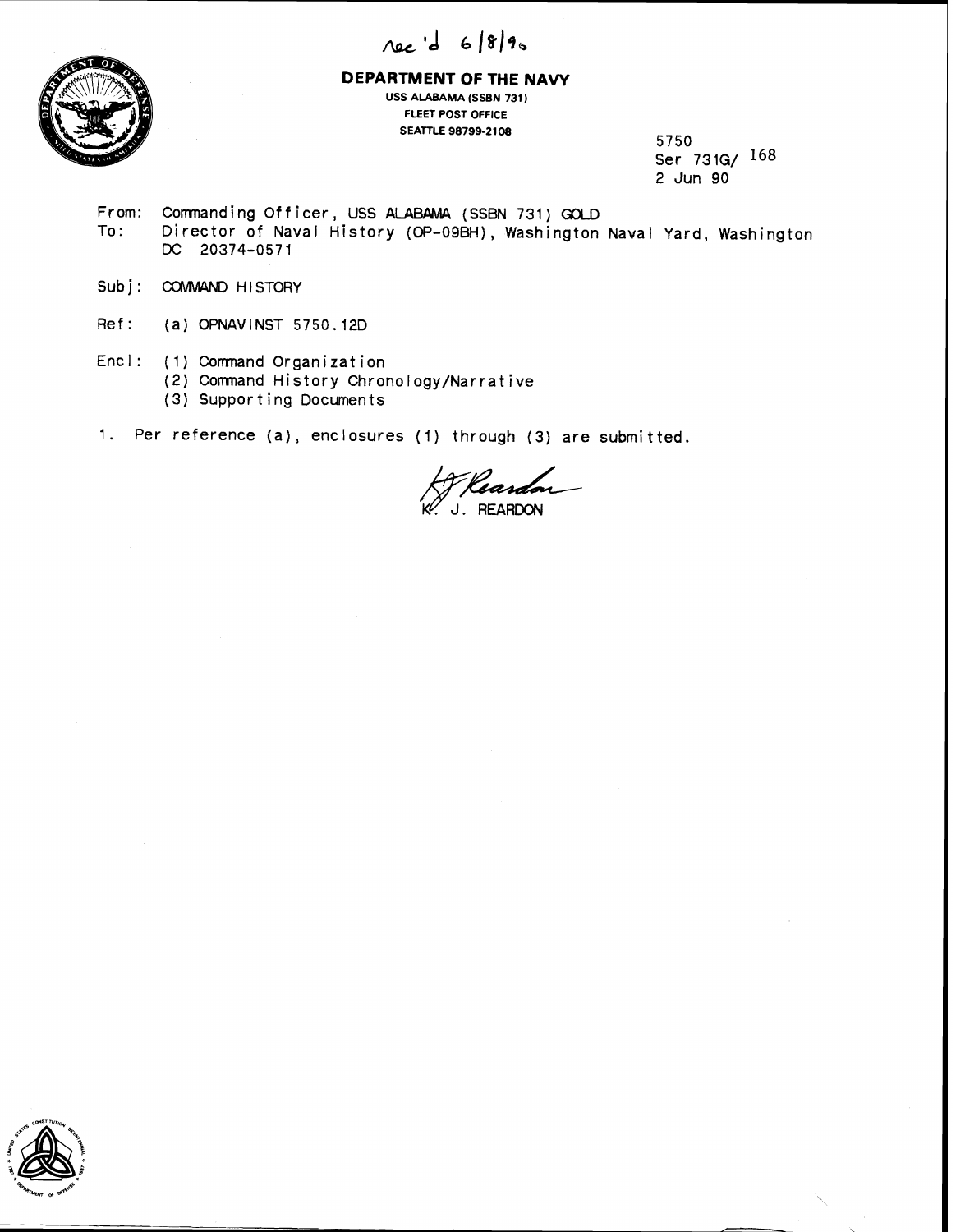COMNAND ORGANIZATION



Encl  $(1)$